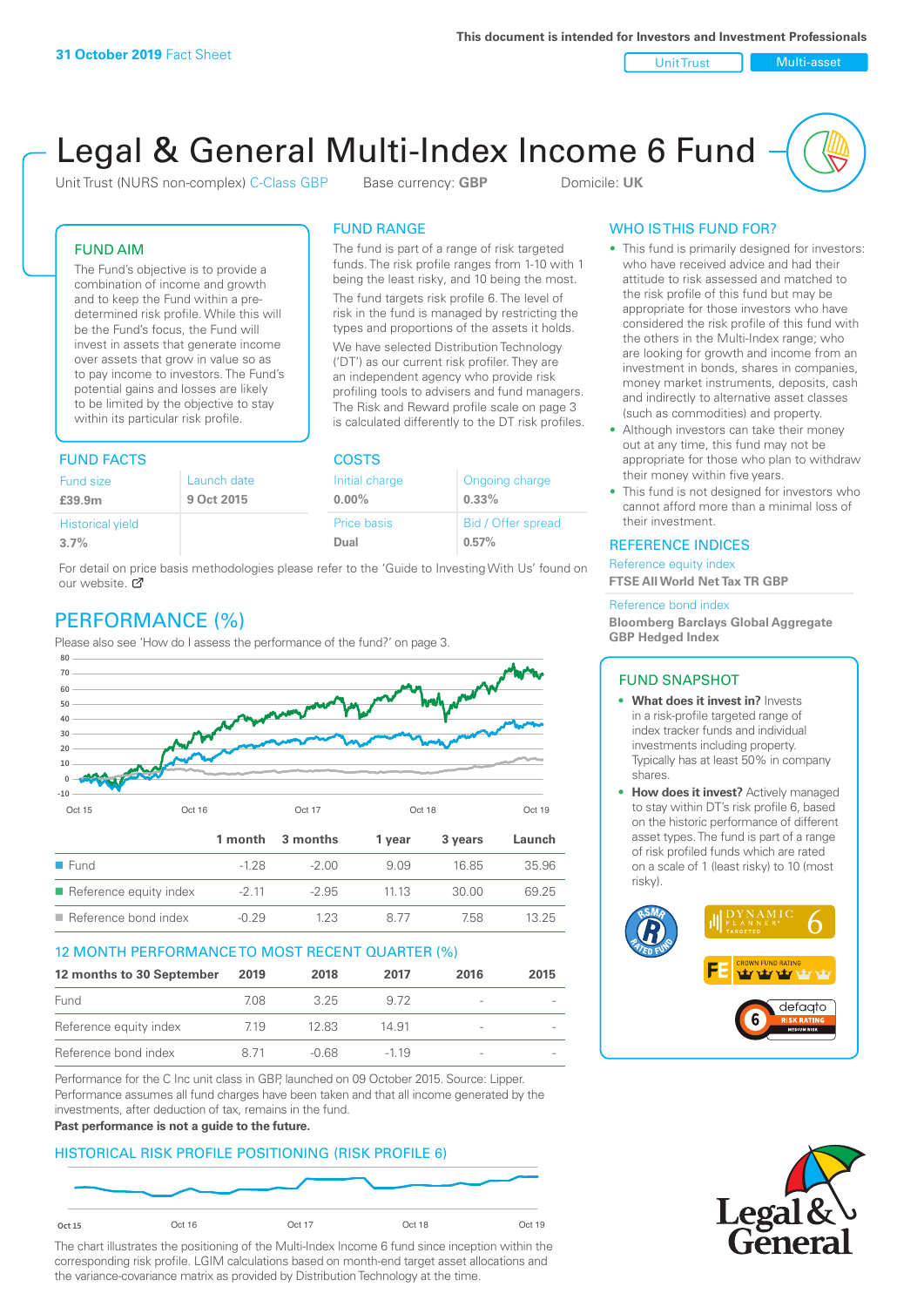# Legal & General Multi-Index Income 6 Fund

Unit Trust (NURS non-complex) C-Class GBP

# PORTFOLIO BREAKDOWN

All data source LGIM unless otherwise stated. Totals may not sum due to rounding.





## FUND MANAGERS

The fund managers have responsibility for managing the multi-index fund range. They are part of the Multi-Asset Funds (MAF) team in LGIM. This team focuses on designing and managing multi-asset funds that are tailored to match the specific objectives of various client types. The team sits within a wider Asset Allocation team which combines both depth of experience with a broad range of expertise from different fields, including fund management, investment consulting and risk management roles.

# TOP 10 HOLDINGS (%)

| <b>L&amp;G UK Index Trust</b>                                    | 12.9 |
|------------------------------------------------------------------|------|
| iShares UK Dividend UCITS ETF                                    | 9.9  |
| L&G Emerging Markets Government Bond (Local Currency) Index Fund | 8.2  |
| L&G Emerging Markets Government Bond (US\$) Index Fund           | 7.9  |
| L&G High Income Trust                                            | 6.4  |
| L&G US Index Trust                                               | 5.3  |
| L&G Global Emerging Markets Index Fund                           | 4.8  |
| <b>L&amp;G Pacific Index Trust</b>                               | 4.5  |
| L&G European Index Trust                                         | 4.5  |
| L&G Global Listed Infrastructure Index Fund                      | 4.3  |